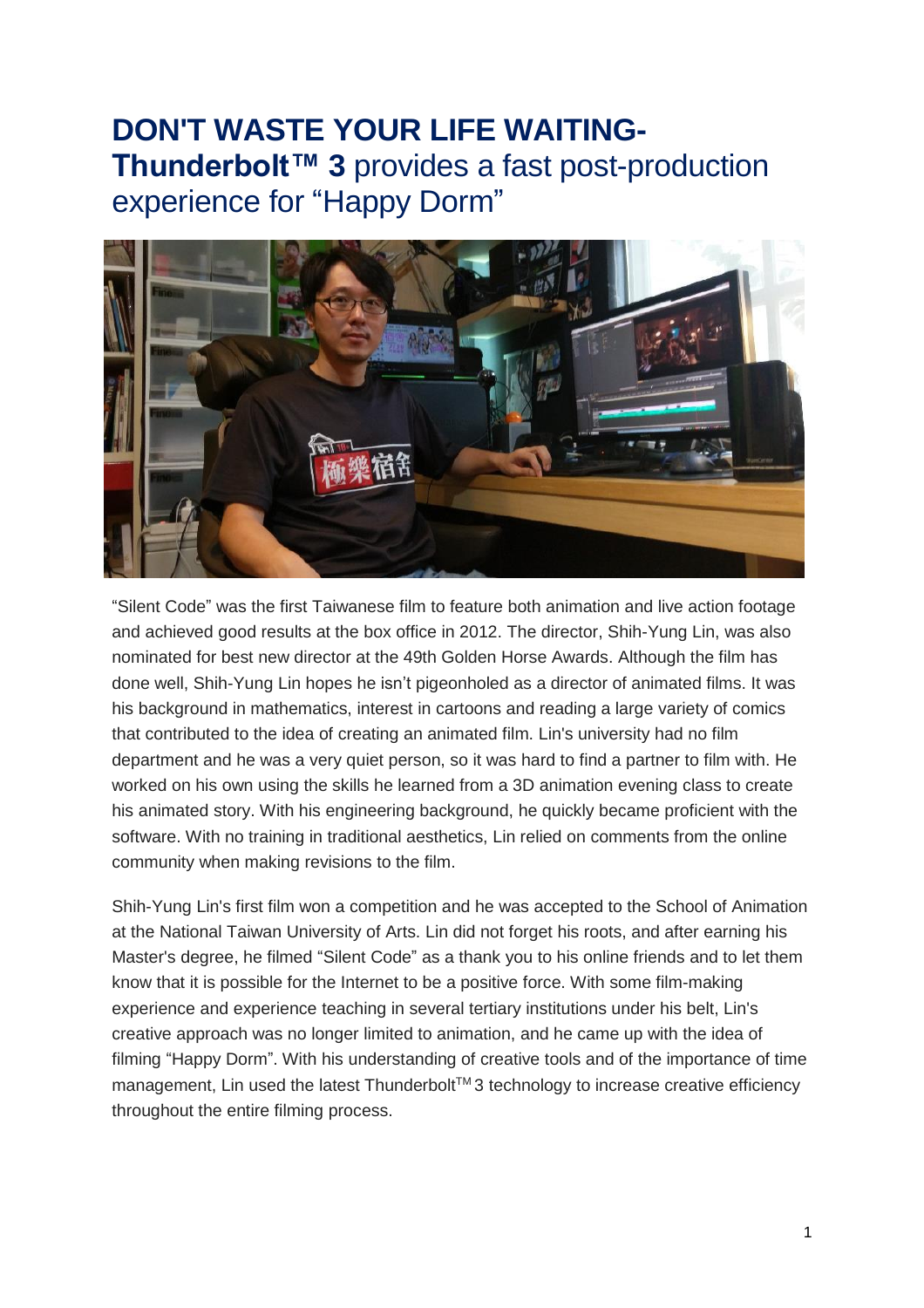

#### Tell us a bit about "Happy Dorm"

The idea for the story behind "Happy Dorm" started forming while we were cutting "Silent Code". Taiwan needs a new type of comedy. The most popular summer holiday film in Taiwan is a student romantic comedy. Maybe it's because I'm not a very serious person, but I really wanted to make a

unique romantic comedy, not the usual kind of teen film produced in Taiwan. In 2012, films like "You Are the Apple of my Eye" and "Our Times" inspired me to start thinking about a story set in a university dormitory.

Young people are often treated unreasonably by adults. In our parents' generation, they probably just accepted it, but young people today want to stand up for themselves. I wanted to put all these things into a film. In the film, a freshman discovers that the dormitory he has just moved into is about to be demolished due to the bad behaviour of the other male students. The male students feel that the school's reason for demolishing the dormitory is absurd, so they set out to blacken the reputation of the newly built girl's dormitory, hoping that the school will reconsider its decision (or demolish both dormitories).

I didn't want to make a film that was just about making people laugh, so when writing the script I tried to include things that had actually happened on Taiwanese campuses. I really wanted to get across the message that the power of young people cannot be ignored. I wanted everyone to see a film featuring things that only university students get to do, to give Taiwanese audiences the chance to see a romantic comedy that was a little different to Taiwan's usual teen films.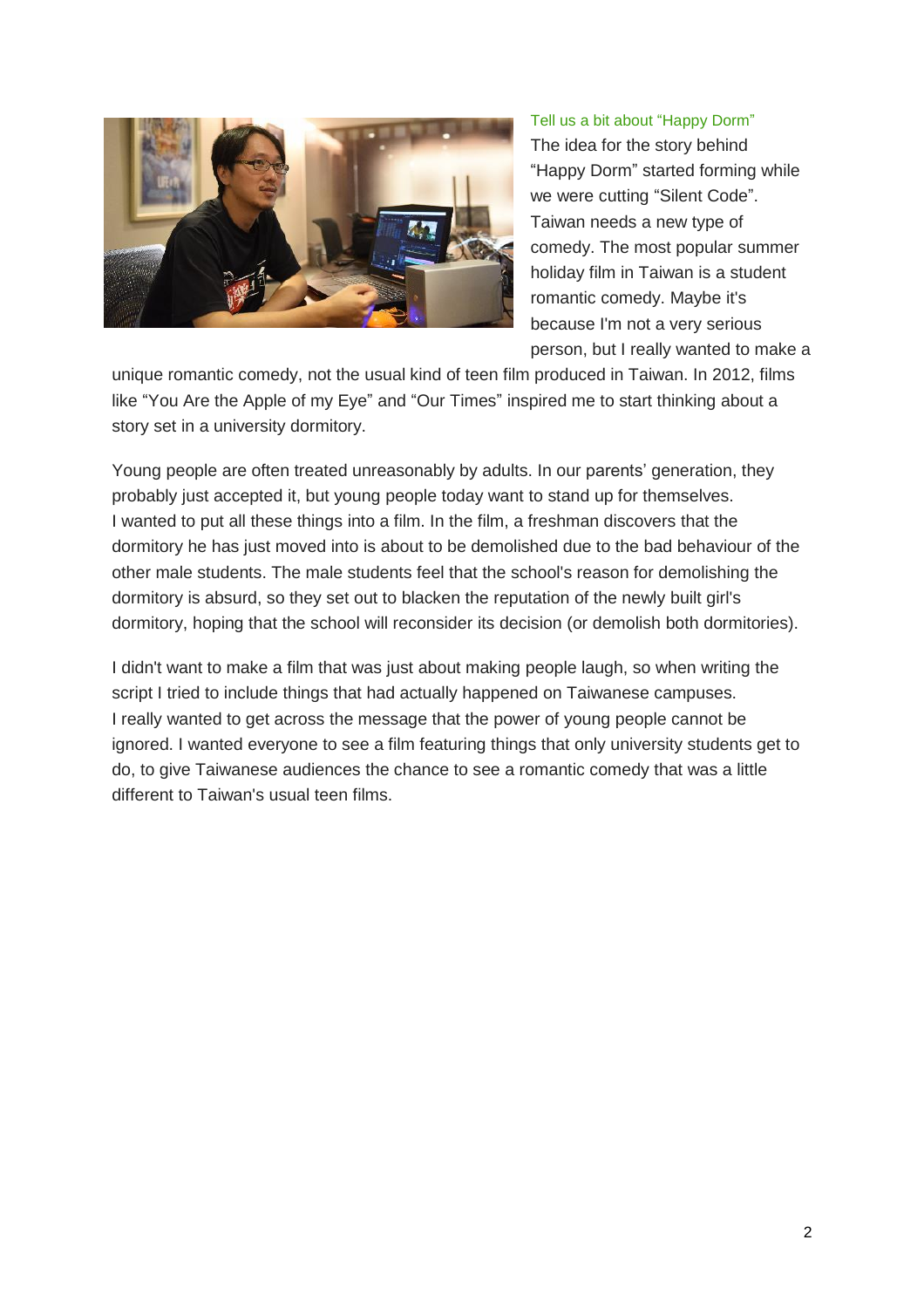

## Tell us about the making of Happy Dorm

I found the producer of Café·Waiting·Love, and started looking for a crew at the beginning of last year. I'm a new director, and really want audience approval, but I also want to give new performers a chance, so I used a lot of new actors, so audiences have a chance to see some new faces. In the past, lots of successful films didn't have a famous cast when they started filming, so I didn't care about using new actors.

We used ARRI Alexa cameras together with RAW recorders to store the footage as small files, then had the post-production company cut and edit the small files before joining them together as a large file when adjusting the brightness and colour. Each day, we would immediately send a backup of the digital footage file to the post-production company and I would also

keep a personal copy to examine. We filmed for about 45 days, and the post-production company completed the final cut within two weeks of finishing filming. I cut the film again and showed it to the investors, film company and distributor so they could share their opinions regarding any revisions they thought necessary. The original cut was 2 hours and 20 minutes long, but the final version to be released is 1 hour 55 minutes. We filmed from the start of August until the middle of September last year and have continued cutting and editing the film until now (laughs).

# What was it like to both direct and cut the film?

Coming from a background in animation, we had a story board before we starting filming and stuck to it throughout. So, compared to other films, the cameramen and editing staff didn't have much room to play around with. Despite this, as long as there was time, I let the cameramen try things out when they wanted to. As for editing the film, I already knew how to cut the film and had already thought out the structure of the story, so it was a bit like painting by numbers for the editing staff. The advantage of having a story board is that you don't have to re-shoot anything. As long as you shoot all the frames from the story board, they will all join together coherently and any extra impromptu footage shot by the cameramen can be added in as a surprise at the cutting stage.

I usually only start making revisions once the first cut is ready. I ask the post-production company to output some small files for me to take away and make adjustments to based on comments from the shareholders. Once the adjustments have been made, I take the small files back to the post-production company for them to join together.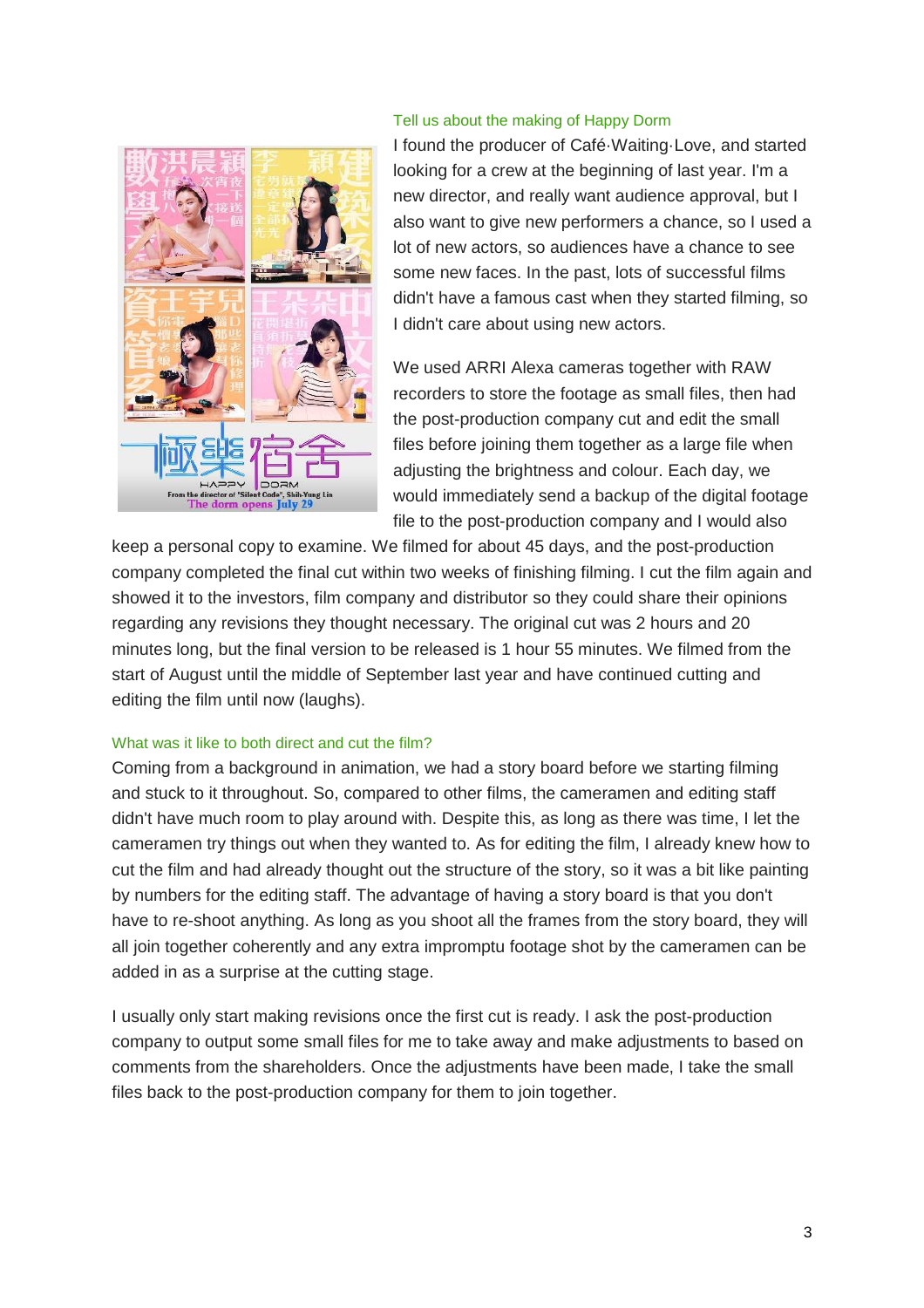#### What role do storage devices play when creating a film?

In the past, after finishing a film I would be left with a stack of hard disks or a redundant array of independent disks (RAID). To me, hard disks are really important, as they can store personal memories. The process of retrieving these memories gets faster each year. It used to be really slow. With "Silent Code", the redundant array of independent disks was using 10G



network cables. Now we have progressed to Thunderbolt<sup>™</sup>3; it's a massive leap forward.

I feel that hard disks are consumables, but at the same time, there is a real difference in quality between different hard disks. The thing I am most afraid of in life is wasting time waiting for things. Hard disk transfer speeds are getting faster every year, but film file sizes are also increasing. Although transfer times haven't gotten shorter, the picture quality has improved. Faster transfer speeds and shorter waiting times mean more time for being creative. As we enter the digital age, revisions are becoming faster. Constant revisions mean the final film is better. More hard disks are needed to ensure the final film is displayed at its best. Therefore, storage devices are really important for me. Like meals, you need them with you at all times.

# As a director, how do you decide which equipment to use?

I always choose the fastest equipment. Animated films often require rendering and, as a PC user, that takes a lot of hardware. Apple® hardware is fixed, so I use a PC. However, the transmission interface on a



PC is relatively slow. I used to really envy Mac<sup>®</sup> users, who were able to use Thunderbolt<sup>™</sup>. Later, PC motherboards started to support Thunderbolt™, but I had just purchased a new computer, so I had to use a USB 3.0 plug-in, even using an internal RAID to increase access speeds. I was really happy to see a PC that supports Thunderbolt™3. PC users can finally have the chance to use high-speed transmission. Thunderbolt™ 3 can also be used in tandem with Thunderbolt™2 hard disks.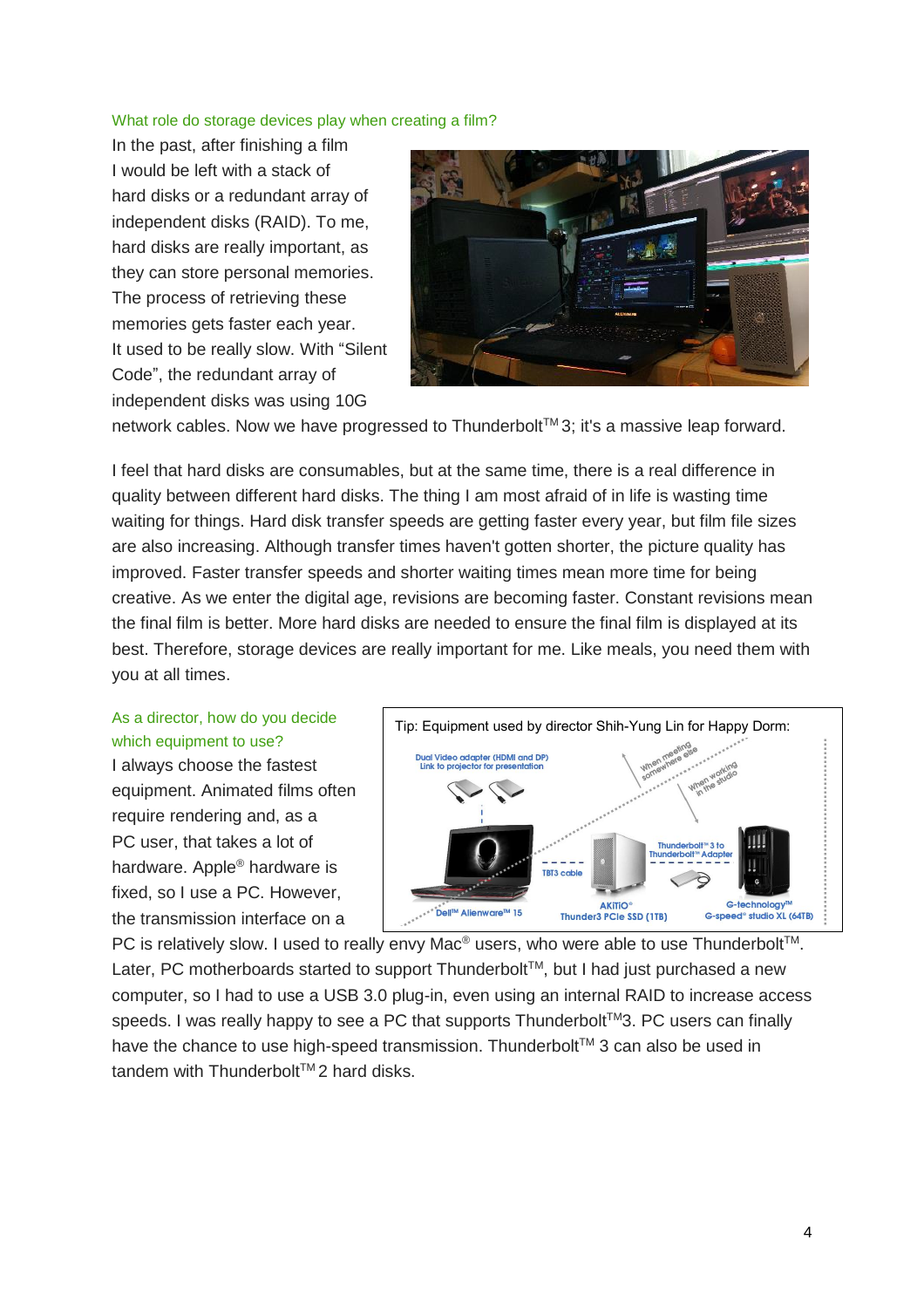For Happy Dorm we used a 64TB Thunderbolt™ 2 RAID G-technology G-speed studio XL (64TB). When we purchased it last year, PCs didn't support it so we couldn't use it. We had to access all the data using a Mac®. Later, we got a Thunderbolt™ 3 AKiTiO® Thunder3 PCIe SSD, which we were able to use as a relay device to connect the Alienware laptop to the Thunderbolt<sup>TM</sup> 2 array (it can now be connected to a PC). For PC users, the concept of connecting storage devices in series is very new. Thunderbolt™ 3 allows both PC and Mac<sup>®</sup> users to transfer files easily. Some of the film crew use Macs® and I use a PC, so the RAID internal drive is formatted in exFAT, so both systems are able to communicate with each other easily.

# How does Thunderbolt™ 3 differ from other transmission interfaces?

First, once the USB Type-C came out, users finally didn't have to think about plug orientation and cable direction anymore. Although this is just a small design feature, it's actually really important! The connector is often black, so it's easy to insert it incorrectly. My mobile also now has a Type-C port. Especially now I have a child, I can't turn on the light when I want to charge my phone in the middle of the night (laughs). The second advantage of Thunderbolt™ 3 is the series connection function. It's like a connectable graphics card, which has redefined the way I think about laptop computers.

*"Once the USB Type-C came out, users finally didn't have to think about plug orientation and cable direction any more. Although this is just a small design feature, it's actually really important!"*





Previously, I would always buy laptops with an independent graphics card, but I don't want my laptop to be too heavy. There is always a conflict between performance and weight, which leaves very few options. Now the graphics card can be connected externally using Thunderbolt<sup>TM</sup> 3. When I'm out at a meeting I can use a really light, thin laptop and then when I get home or when I get to work and I need to do some editing, I can just connect the external graphics card. Now I can have a light laptop and satisfy my performance needs.